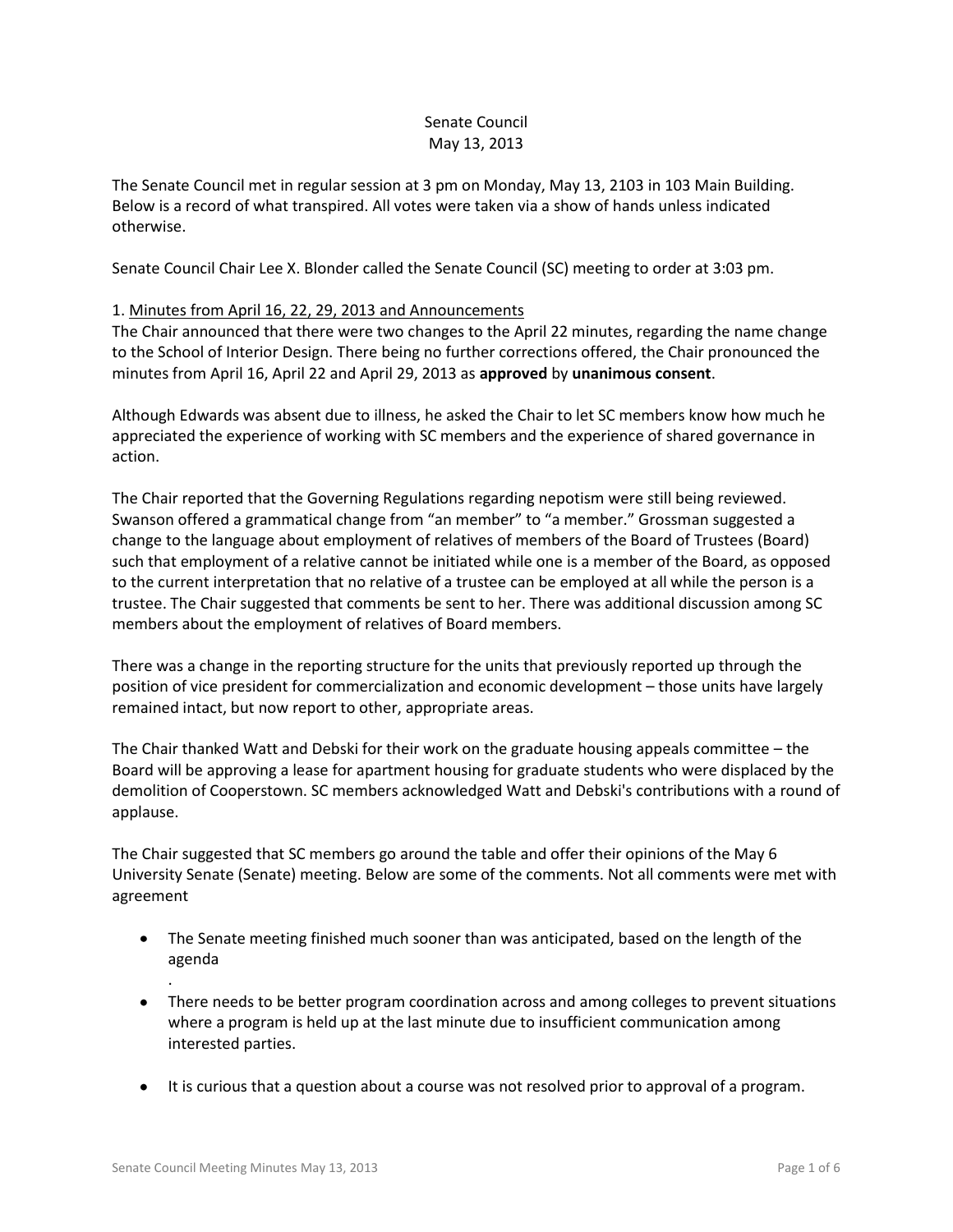- Instances of duplication of effort may not be fixed with redundant reviews if there are assumptions that duplication was already investigated at a prior level of review.
- Contact between programs and departments should occur throughout the development and review process, not just at inception. Having a formal letter with a date, as opposed to a verbal assurance of communication, should be insisted upon in the future.
- This type of thing may occur more often with the implementation of a value-based funding model.
- The presentations were somewhat disappointing; they were not particularly illuminating or germane. The information was more or less a rehash of previous information.
- There used to be an annual presentation by the president in the fall and a bookend presentation by the provost in the spring – the recent upheaval in administration has created the appearance o f a two-year gap.

Due to the presence of invited guests, the Chair suggested the agenda be rearranged; there were no objections.

### 2. Old Business

### b. Proposed New BA/BS in Information Communication Technology - Update

The Chair invited Guests Will Buntin (CI/Library and Information Science) and Ken Calvert (EN/Computer Science, chair) to the table for the discussion. Buntin explained that at their discussion that morning, Calvert identified some confusion over the word "programming" – it was previously removed from the narrative but had remained on the new program form. The proposal for a new BA/BS in Information Communication Technology (ICT) has also been changed to recommend CS 115. In response to a comment from Calvert, Buntin further explained that additional language was added to clarify that the ICT degree will not work for positions that require computer science degrees.

The Chair recapped that the Senate's Academic Programs Committee (SAPC) recommend to the SC and Senate vote to approve the proposed new BA/BS program: Information Communication Technology. On the Senate floor, there was a motion to return the proposal to the SAPC once the concerns about duplication were noted. Modifications have subsequently been made, but there have been no substantive changes. The Chair asked Hippisley, chair of the SAPC, to offer his opinion.

Hippisley said that the SAPC was satisfied before and after the Senate meeting with the proposal as it was presented to the Senate. He submitted the revised proposal to SAPC members via email earlier in the day. There has been insufficient time for all SAPC members to respond, but the responses received thus far recommend approval, again. There was one isolated comment that a student might not understand the difference between the programs in ICT and Computer Science. An idea about a joint degree between the two departments was intriguing, but may not be implementable, realistically. Buntin commented that the morning's discussion prompted comments about a commonality for students who do not want a pure computer science degree but might be more interested in more programming than what the ICT program involves. There were very preliminary comments about a degree that would be of interest to a student interested in the policy and regulation side of computer science, but without the actual programming skills. Calvert said it could include the problem-solving skills that CS does not cover, with perhaps less math than required by the Accreditation Board for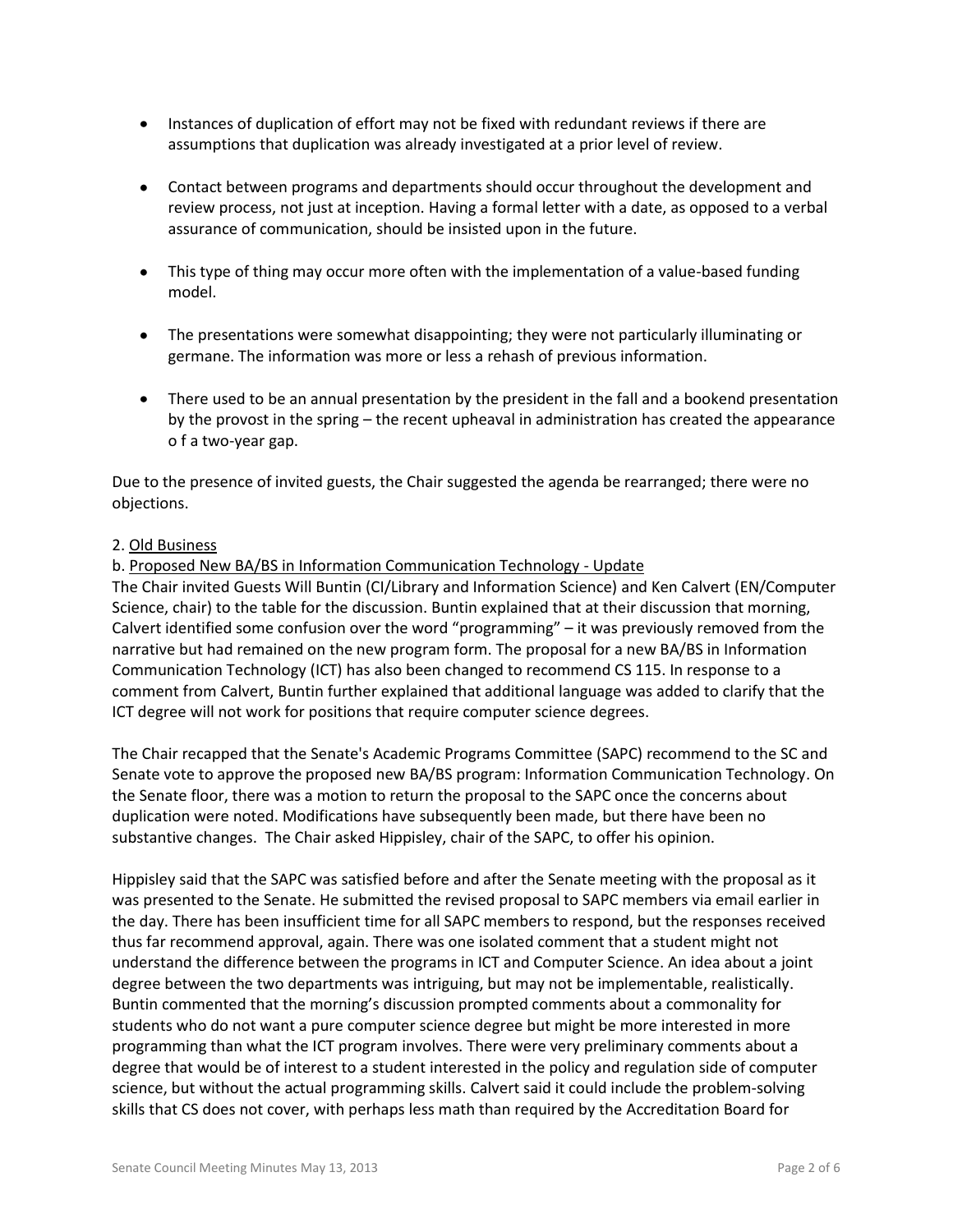Engineering and Technology. It could be a future track in the program or an undergraduate certificate, but has not passed the preliminary discussion stage.

As a point of information, Wood asked why the proposal in front of the SC. The Chair responded that the SC has the authority to act on behalf of the Senate to approve the program and report back to the Senate in the fall. Part of the issue was that the two units (School of Library and Information Science and Department of Computer Science) had not talked and worked things out. If the SC feels that the issues were addressed satisfactorily and that the Senate would accept the proposal, the SC can act on behalf of the Senate and send the proposal to the Board of Trustees with a positive recommendation.

Swanson **moved** that the proposal move forward and be sent to the Board of Trustees with a positive recommendation. Christ **seconded**. Debski asked Buntin to explain the need for approval now, versus waiting until fall. There was extensive discussion. Although the program can be approved any time prior to February 2014 and still be within the window of approval set by the Council on Postsecondary Education (CPE), students cannot be recruited until the Board of Trustees approves the proposed new program. This is driving the push to have the SC approve the program on behalf of the Senate. Without Senate approval, recruitment will be delayed substantially. Some SC members were adamantly opposed to the SC acting on behalf of the Senate with regards to a proposed new program, while others saw the motion to return to committee as being based on a concern that has since been successfully resolved.

After additional discussion, a **vote** was taken and the motion **failed** with one in favor and six opposed.

Grossman **moved** that the SC recommend that the Senate approve the revised BA/BS in Information Communication Technology in the School of Library and Information Science, in the College of Communication and Information. Brion **seconded**. A **vote** was taken and the motion **passed** with none opposed. The Chair said the proposal will go to the Senate in September for approval.

# c. Proposed Changes to *Senate Rules* Regarding MOOCs: *SR 3.3.0* ("Procedures for Processing Courses and Changes in Courses")

The Chair noted that a large group of people, primarily faculty but including administrators, met recently; they reviewed the proposed changes to *Senate Rules* regarding massively open online courses (MOOCs). The language was also reviewed by the chairs of the academic councils of the University Senate (Senate).

There were a few questions. Grossman asked for clarification of the phrase "portrayed as activities taken by an individual faculty member." He asked if "does not apply to activities taken by an individual faculty member" would also work, because his suggested language was less ambiguous.

The Chair suggested sending the proposed language to the Senate for review, with responses returned by August, for a vote in the Senate at the September 2013 Senate meeting. There were a variety of comments; the SC members who spoke thought such a review was unnecessary.

Grossman **moved** that the SC recommend to the Senate that the language in the proposal be incorporated into *Senate Rules 3.3.0* with the correction of "This rule does not apply to individual activities of a faculty member."

Brion **seconded**. A **vote** was taken and the motion **passed** with none opposed.

# 3. Proposed Changes to PharmD Admissions Criteria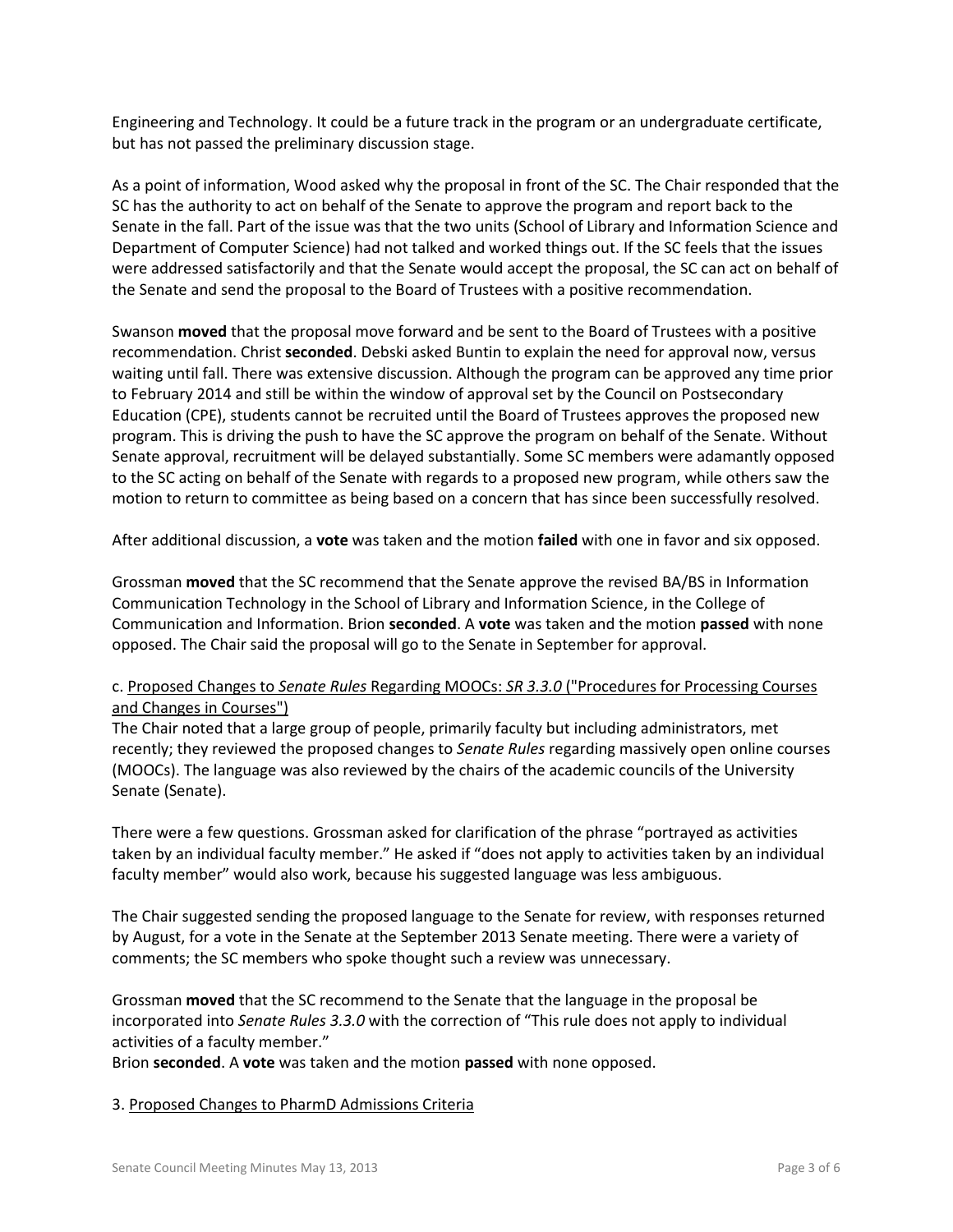The Chair explained that during the course of a separate review, Davy Jones, chair of the Senate's Rules and Elections Committee (SREC), noticed a discrepancy between the current Bulletin and the *Senate Rules* (*SR*). That precipitated some extensive research to track down the history. The College of Pharmacy faculty voted and a majority approved adoption of the current Bulletin admissions criteria. Guest Jones offered additional background information, saying that the *SR* contain admissions requirements for two programs in Pharmacy, although one of the degrees has not existed in 18 years. In 1995 the Senate voted to do away with the undergraduate Bachelor of Science degree in pharmacy, as well as tweak some admissions criteria for the PharmD. The *SR*, however, were not updated. Recent investigations by others ferreted out the 1995 actions.

Jones explained the current *SR* language for Pharmacy admissions to SC members. Section A involves language about the old BS degree that does not exist anymore, which needs to be deleted to make the *SR* compliant with the senate action in 1995. Regarding the language about admission to the PharmD, the *SR* text will be replaced by the Bulletin sentence beginning with, "A minimum of 70 credit hours…." That encompasses the Senate action from 1995. The next section of the obsolete *SR* should be a sentence (existing in the current Bulletin) on the number of students admitted being based upon availability of resources to support a quality program. Both sentences express virtually the same sentiment. The last change is to remove the current *SR* language and replace it with a sentence from current Bulletin language, about competitive admissions and considerations. Again, the proposed *SR* language (from the Bulletin) is very similar to the outdated *SR* language. Jones noted that the Senate had already approved the substantive changes, but not the revisions, which are not substantive. He said that the request was for the SC to direct the SREC to codify the necessary changes in the *SR*.

Grossman asked for clarification on what constitutes the minimum requirements for the PharmD, known as "prepharmacy course work." He objected to having a website listing specific courses that may or may not have been approved by the Senate. There was extensive discussion among SC members about which of two possible scenarios was appropriate: the prepharmacy course work in its entirety must be listed in the Bulletin as well as in the *SR*; or the prepharmacy coursework must be listed in its entirety in the Bulletin, with language in the *SR* referring the reader to the Bulletin for the specific list of courses. Jones commented that because the prepharmacy course work already existed in the Bulletin, the *SR* could reference that list of courses, instead of list the courses in the *SR*.

Brion **moved** that the SC recommend that the SREC codify the language as presented, with the addition of wording to the first new paragraph that directs readers to the Bulletin for the list of prepharmacy course work. Pienkowski **seconded**. Debski asked about the C grade or higher in all the prepharmacy coursework. Guest Kelly Smith (PH/Pharmacy Practice and Science) explained that the admissions process is holistic and considers a number of factors, not just GPA. There being no further discussion, a **vote** was taken and the motion **passed** with none opposed.

#### 4. Senate Council's Ad Hoc Committee on Best Practices in Distance Learning

Guest Sharon Lock, chair of the SC's ad hoc committee on Best Practices in Distance Learning, thanked SC members for being put on the agenda so quickly. She referred back to their last visit with SC, when the topics included state authority for distance learning offerings, a process over which the SC and Senate have no control. She said Connie Baird, director of distance learning programs, and member of the committee, would give a brief presentation update to SC members regarding state authorizations. Lock added that another aspect of the day's discussion involved intellectual property rights and possible changes to UK's regulations. The Char noted that Associate General Legal Counsel Marcy Deaton was present and could also participate in the discussion.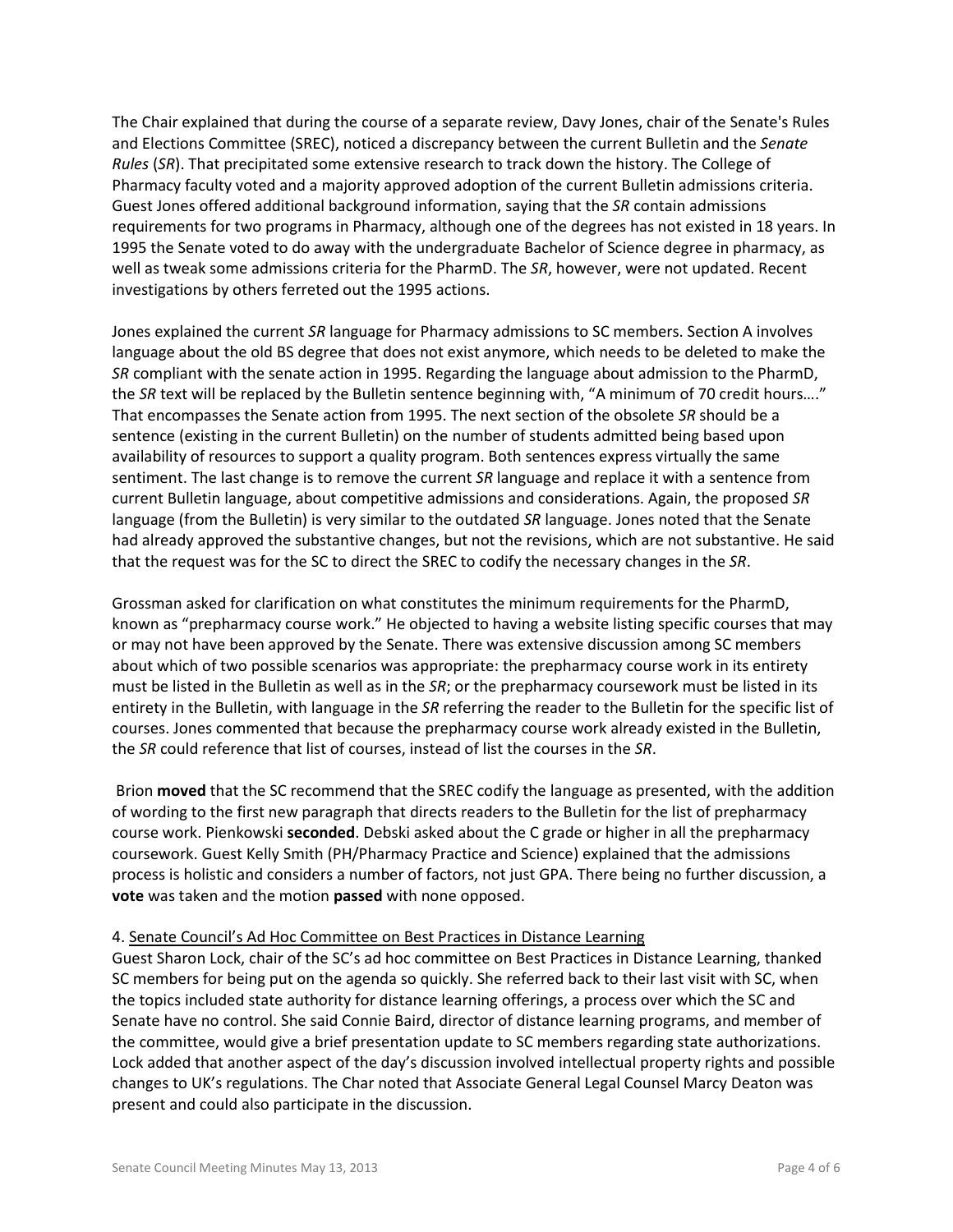Guest Connie Baird offered a presentation to SC members and answered a variety of questions from SC members. After that, Guest Roger Brown (AG/Agricultural Economics, lecturer), another committee member, offered some comments about intellectual property rights as they pertain to distance learning activities. There was lively discussion among those present about intellectual property rights as they pertain to distance learning, as well as in general. The Chair suggested that a more thorough discussion could be had during the SC's June retreat. It was agreed that there needed to be much, much more discussion in various quarters before any overall policy decisions were made. Guest Deaton said she had started reviewing other universities' intellectual property policies for comparison's sake. The Chair thought work on the policy could continue over the summer, perhaps with a formal recommendation to the Regulation Review Committee in the fall.

### 2. Old Business

# a. President's Evaluation by the Faculty – Survey Update

Wood offered SC members some basic information about the REDCAP survey, such as the number of respondents and how the statistics could be described. There were a variety of questions and comments from SC members during Wood's description of the survey results. She also explained how the narrative responses to open questions were collated. There was extensive discussion about what format the preliminary data should take when it is ultimately reported to senators. It was generally agreed that President Capilouto and Board of Trustees Chair E. Britt Brockman should receive a complete copy of the survey results at a meeting in the near future.

Brion **moved** that the SC authorize the Chair to have the survey verified and provide it to President Capilouto and Board of Trustees Chair E. Britt Brockman. Wood commented that it was important that the data not be summarized for those individuals, but rather the data in its entirety should be shared in the spirit of the SC's role in offering a faculty viewpoint for the Board of Trustees' formal evaluation of the President. Grossman **seconded**. There being no additional discussion, a **vote** was taken and the motion **passed** with none opposed.

Jones asked if the survey comprised the totality of the SC's input into the Board's evaluation of the President. Wilson opined that the survey information did not preclude offering additional input. The Chair was advised to offer the survey information in hard copy to the President and Board Chair.

#### 5. Update on eCATS

Ms. Brothers offered an update on the electronic curricular approval tracking system, or eCATS. In summary, the staff in the Office of the Senate Council (OSC) recognize that eCATS has improved perception of the course approval process among users in colleges who are responsible for submitting and tracking courses. However, due to some issues with eCATS that almost exclusively affect staff in the OSC, there is a very high level of frustration within the office. For example, saving the PDF of a course proposal used to take 12 steps; saving the PDF of a course proposal now takes twice that much time. Unless some changes are enacted by the Information Technology individuals responsible for programming and project management, Ms. Brothers will recommend stopping the eCATS pilot and returning to the old process of emailing PDFs around campus.

#### 6. SC June Retreat – Planning

The Chair said that information about the June retreat would be sent out closer to the date. SC members reviewed the possible agenda items and had no questions or comments.